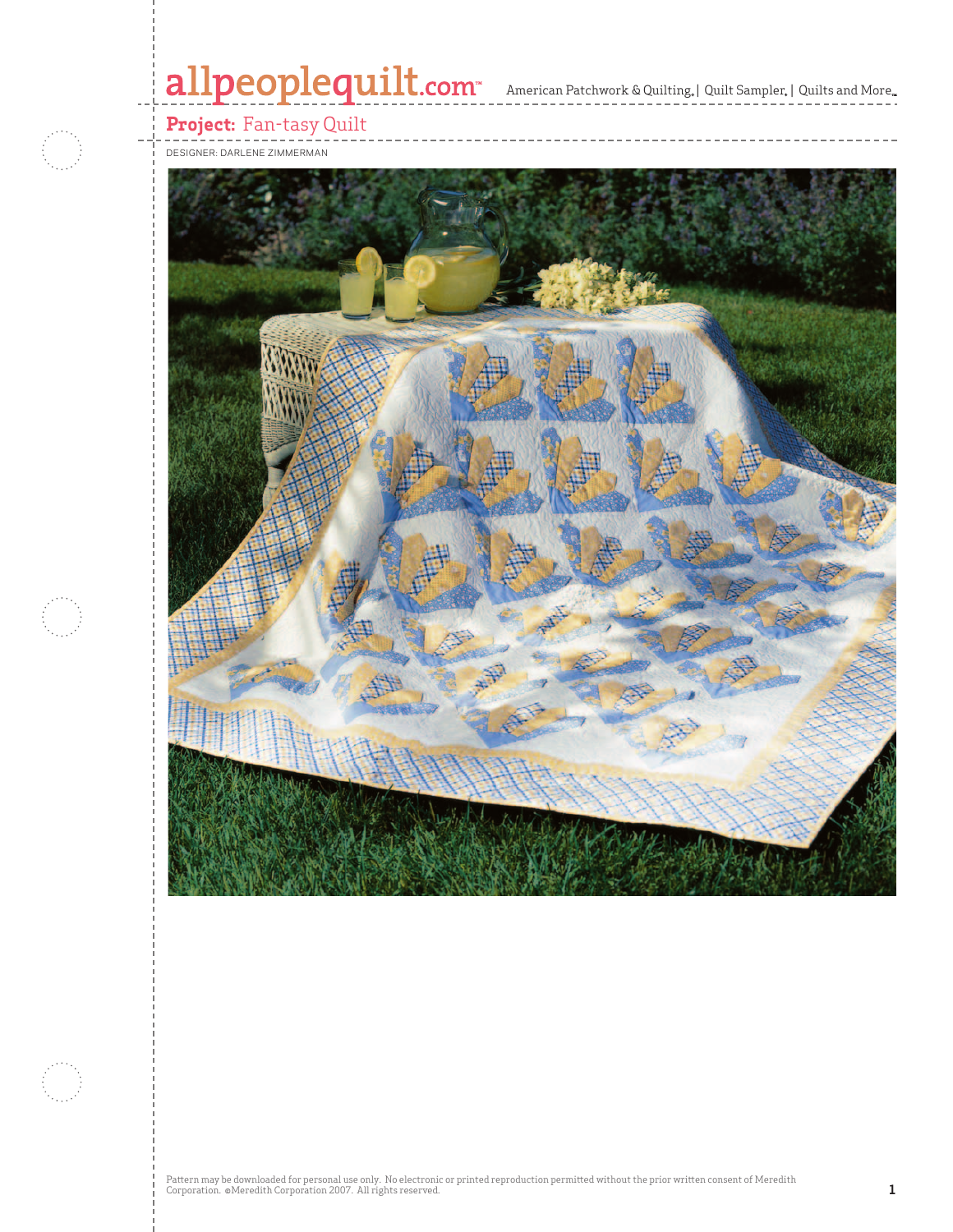# allpeoplequilt.com

American Patchwork & Quilting, | Quilt Sampler, | Quilts and More.

#### **Project:** Fan-tasy Quilt



#### **Materials**

- 2 yards of solid white for blocks **•** 1/3 yard of yellow floral for
- blocks **•** 1-1/8 yards of yellow print for
- blocks, inner border, and binding **•** 1/3 yard of blue print for blocks
- 1/3 yard of blue floral for blocks
- 1-3/4 yards of blue plaid for
- blocks and outer border
- 1/4 yard of solid blue for blocks
- 3 yards of backing fabric
- 54 x 64-inch of quilt batting
- Pattern A
- Pattern B

Finished quilt top: 48x57-1/4" Finished block: 6-1/2" square

Quantities specified for 44/45" wide, 100% cotton fabrics. All measurements include a 1/4" seam allowance. Sew with right sides together unless otherwise indicated.

### Cut the Fabrics

To make the best use of your fabrics, cut the pieces in the order that follows. The outer border strips are cut the length of the fabric (parallel to the selvage). The border measurements include the extra length necessary for mitering the corners.

#### **From solid white, cut:**

- 32 -- 7" squares
- 4 -- 10-1/2" squares, cutting each diagonally twice in an X for a total of 16 setting triangles (you will only use 14)
- 2 -- 5-1/2" squares, cutting each in half diagonally for a total of 4 corner triangles
- **From yellow floral, cut:**
- 32 of Pattern A

#### **From yellow print, cut:**

- 6 -- 2-1/2x42" binding strips **•** 5 -- 1-1/2x42" strips for inner
- border
- 32 of Pattern A
- **From blue print, cut:**
- 32 of Pattern A

#### **From blue floral, cut:**

- 32 of Pattern A
- **From blue plaid, cut:**
- 2 -- 5x58-3/4" strips for outer border
- 2 -- 5x49-1/2" strips for outer border
- 32 of Pattern A
- **From solid blue, cut:**
- 32 of Pattern B

### Assemble the Fan Units

- **1.** With the right side inside, fold each yellow floral, yellow print, blue print, blue floral, and blue plaid A piece in half lengthwise (see Diagram 1). Using a short stitch length, sew 1/4-inch from the top edge of each folded A piece.
- 2. Turn each folded and stitched A piece right side out to make 160 fan points (see Diagram 2); press.
- **3.** Sew together five fan points to make a fan unit (see Diagram 3). Press the seam allowances open. Repeat to make a total of 32 fan units.

### Assemble the Blocks

- 1. Position a fan unit on a solid white 7" square, tacking the unit in place at the inner points (see the red dots in Diagram 4). Leave the fan points open for a three-dimensional effect.
- 2. Using thread in a color that matches the fabric, applique a solid blue B piece at the base of the fan unit to complete a Fan block.
- **3.** Trim the solid white from behind the appliqued B piece.

4. Repeat steps 1 through 3 to make a total of 32 Fan blocks.

#### Assemble the Quilt Center

- **1.** Lay out the 32 Fan blocks and the 14 solid white setting triangles in diagonal rows, see the Quilt Assembly Diagram for placement.
- 2. Sew together the pieces in each row. Press the seam allowances in one direction, alternating the direction with each row. Then join the rows. Add the solid white corner triangles to complete the quilt center. The pieced quilt center should measure 37- 1/2x46-3/4", including the seam allowances.

### Add the Borders

- **1.** Cut and piece the yellow print 1-1/2x42" strips to make the following:
- 2 -- 1-1/2x40-1/2" inner border strips
- 2 -- 1-1/2x49-3/4" inner border strips
- 2. Matching the centers and aligning long edges, sew together a blue plaid 5x49-1/2" outer border strip and a yellow print 1-1/2x40-1/2" inner border strip to make a top border unit. Repeat to make a bottom border unit.
- **3.** Matching the centers and aligning long edges, sew together a blue plaid 5x58-3/4" outer border strip and a yellow print 1-1/2x49-3/4" inner border strip to make a side border unit. Repeat to make a second side border unit.
- 4. Add the border units to the quilt center with mitered corners to complete the quilt top.

Pattern may be downloaded for personal use only. No electronic or printed reproduction permitted without the prior written consent of Meredith Corporation. ©Meredith Corporation 2007. All rights reserved. **2**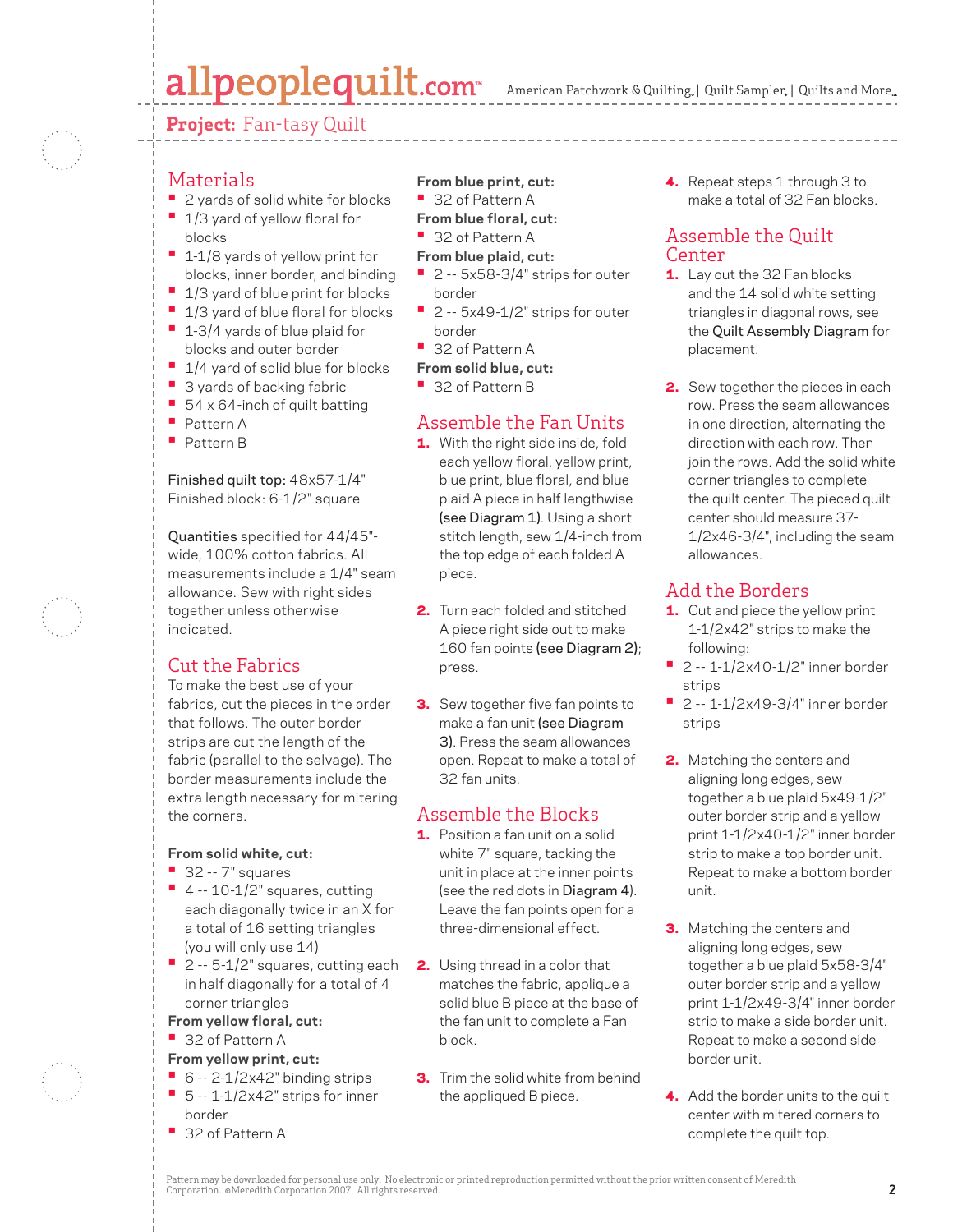# allpeoplequilt.com<sup>®</sup> American Patchwork & Quilting, | Quilt Sampler, | Quilts and More..



#### **Project:** Fan-tasy Quilt

### Complete the Quilt

- 1. Layer the quilt top, batting, and backing.
- 2. Quilt as desired. Tips: If you quilt in the ditch between each of the sections in the fans, it will fasten the fan in place but leave the points open for a threedimensional effect.
- **3.** Use the yellow print binding strips to bind the quilt.